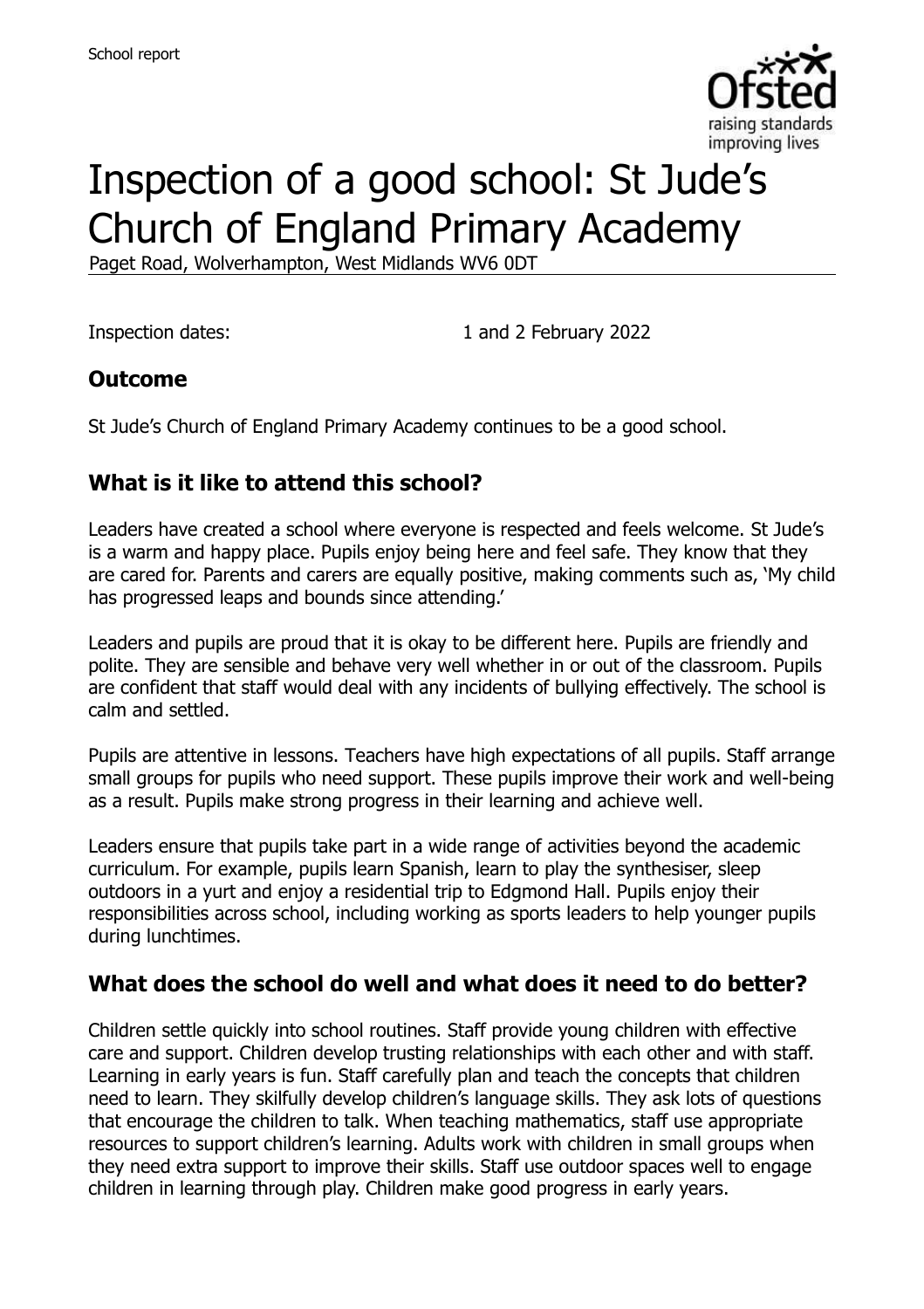

The teaching of phonics and early reading is effective. Teachers make learning phonics fun. They use rhymes that pupils repeat, such as, 'pat on the back, fancy that' and, 'same sound, different appearance'. This helps pupils to remember the sounds that they are learning to read. Leaders want all pupils to succeed in phonics. They make sure that pupils who fall behind receive effective support. As a result, pupils quickly learn to read confidently and fluently.

Leaders prioritise reading across the school. Leaders have carefully chosen engaging books that are appropriate for each year group. Pupils listen to and learn from a wide range of books. Older pupils describe different authors and stories they enjoy, although younger pupils are less confident in talking about these things. Leaders check that all pupils read to an adult at least twice a week in school. Pupils of all ages enjoy and value reading.

In mathematics, key concepts such as addition and multiplication are carefully sequenced so that pupils deepen their knowledge over time. Teachers build in opportunities for pupils to revisit and practise what they have already learned. Pupils use their knowledge to solve problems and explain their reasoning. In most lessons, mathematical resources are used well to support pupils. Sometimes, when working sums out in their head, pupils do not use the simplest way to solve these mathematical calculations. This slows them down.

Pupils benefit from a rich and varied curriculum. Leaders make sure that all pupils study a wide range of subjects. Leaders guide teachers to know what to teach and when to teach it. This helps pupils deepen their learning as they build on what they have learned before. However, at times, teachers do not identify pupils' mistakes in their work soon enough. This means that pupils continue to make the same errors.

Leaders have recently updated the curriculum. Some subjects, including art, are carefully sequenced and well established. Pupils have deeper knowledge in these subjects. For example, Year 6 pupils know about the artist L S Lowry and his use of the vanishing point. In a few subjects, the curriculum is not as well developed. Leaders have only recently begun to revise and implement subjects such as computing and design technology. Pupils do not yet have a depth of knowledge in these subjects.

Pupils with special educational needs and/or disabilities (SEND) are supported very well. The SEND coordinator ensures that pupils with SEND are fully included in all school activities. Leaders' passion for inclusion helps these pupils to make strong progress.

The local academy committee is going through a period of transition in membership. The trust works closely with the committee. The trust uses external expertise effectively to evaluate the strengths of the school and to hold leaders to account.

Staff appreciate the way that leaders support them and manage their workload. This is a happy, harmonious school.

# **Safeguarding**

The arrangements for safeguarding are effective.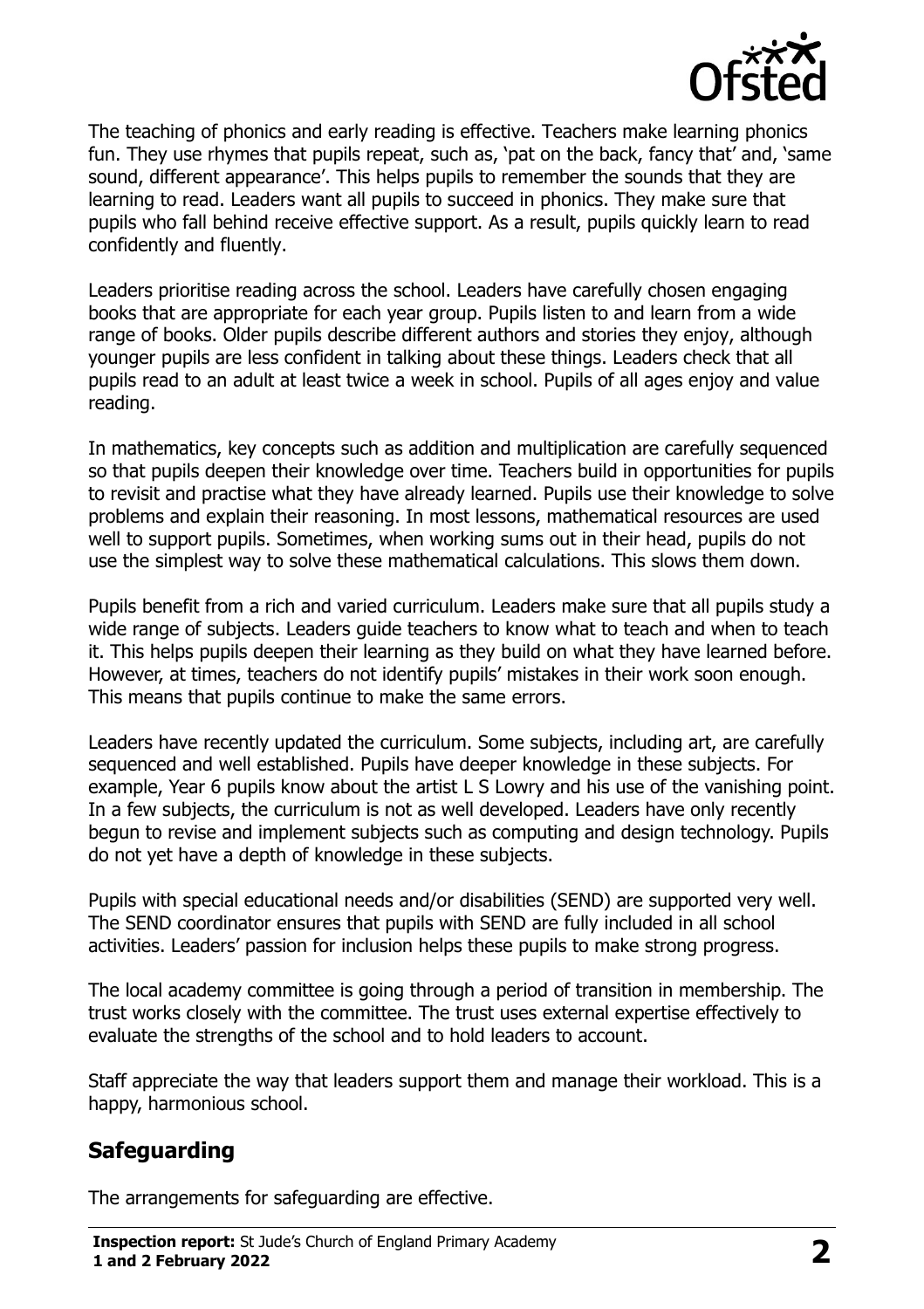

Leaders ensure that the correct checks are carried out on staff before they start work at the school. Leaders train staff regularly so that they know how to keep pupils safe. Staff are vigilant. They report any concerns promptly. Leaders and staff identify the support that pupils need quickly. Leaders work effectively with external agencies to keep pupils safe and access the help they need.

Older pupils explain how to keep themselves safe on the internet. If pupils see anything that worries them, they know that they should 'block, flag and report' it to an adult.

# **What does the school need to do to improve?**

# **(Information for the school and appropriate authority)**

- The curriculum in some subjects, including design technology and computing, is not as well developed or implemented as in others. This means that pupils' learning in these subjects is not as effective as it could be. Leaders should ensure that the curriculum in these subjects is further embedded so that pupils deepen their knowledge and understanding.
- In some classes, teachers do not pick up on pupils' errors quickly enough. For example, pupils use capital letters in the wrong place and incorrectly form upper- and lower-case letters on the line. Teachers do not address these mistakes consistently well, so pupils' misconceptions persist. Leaders should ensure that staff check that pupils' misconceptions are addressed in a timely way so that pupils understand how to improve their work.

### **Background**

When we have judged a school to be good, we will then normally go into the school about once every four years to confirm that the school remains good. This is called a section 8 inspection of a good or outstanding school, because it is carried out under section 8 of the Education Act 2005. We do not give graded judgements on a section 8 inspection. However, if we find evidence that a school would now receive a higher or lower grade, then the next inspection will be a section 5 inspection. Usually this is within one to two years of the date of the section 8 inspection. If we have serious concerns about safeguarding, behaviour or the quality of education, we will deem the section 8 inspection a section 5 inspection immediately.

This is the first section 8 inspection since we judged the school to be good in January 2017.

### **How can I feed back my views?**

You can use [Ofsted Parent View](https://parentview.ofsted.gov.uk/) to give Ofsted your opinion on your child's school, or to find out what other parents and carers think. We use information from Ofsted Parent View when deciding which schools to inspect, when to inspect them and as part of their inspection.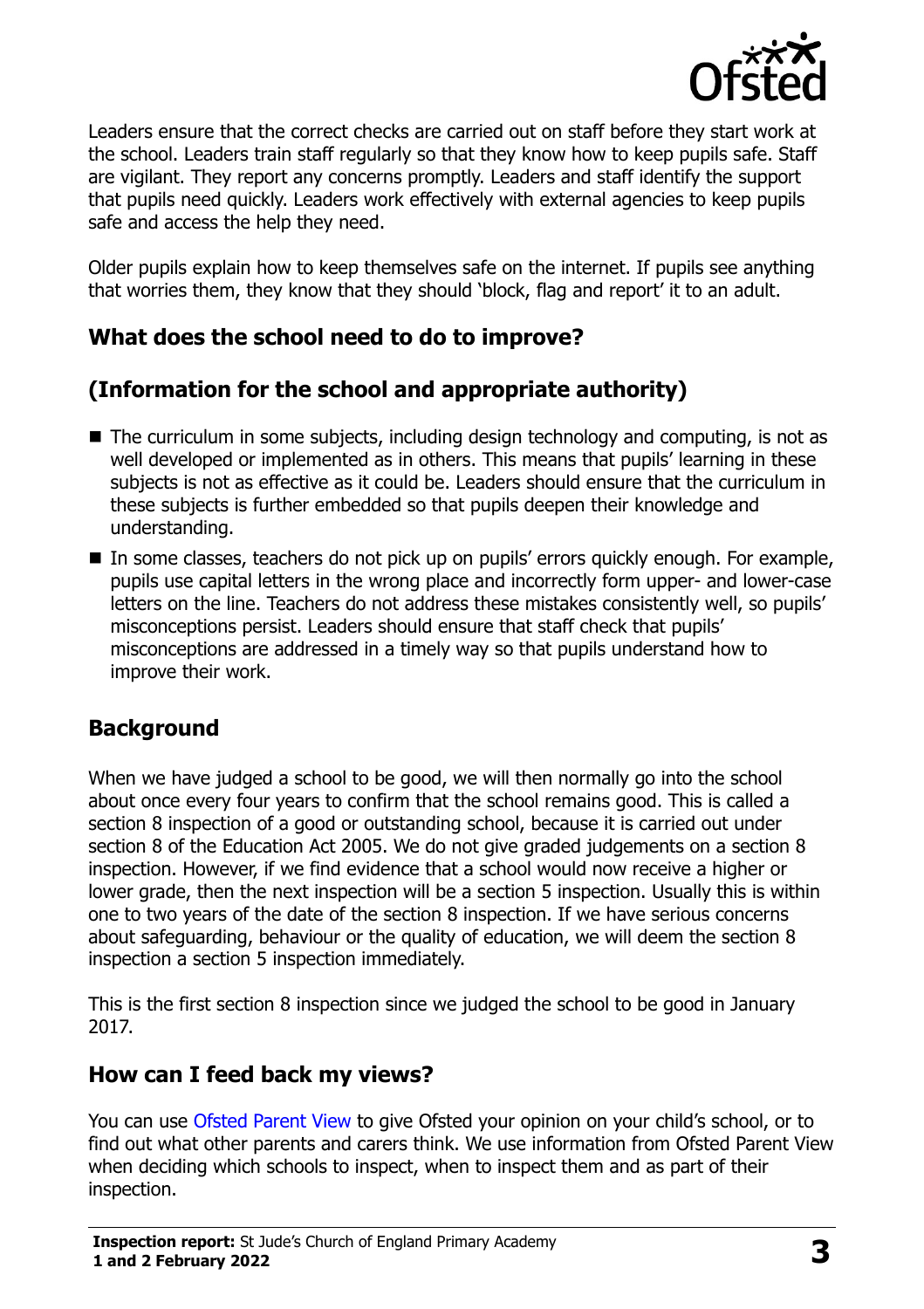

The Department for Education has further quidance on how to complain about a school.

If you are the school and you are not happy with the inspection or the report, you can [complain to Ofsted.](https://www.gov.uk/complain-ofsted-report)

#### **Further information**

You can search for [published performance information](http://www.compare-school-performance.service.gov.uk/) about the school.

In the report, '[disadvantaged pupils](http://www.gov.uk/guidance/pupil-premium-information-for-schools-and-alternative-provision-settings)' refers to those pupils who attract government pupil premium funding: pupils claiming free school meals at any point in the last six years and pupils in care or who left care through adoption or another formal route.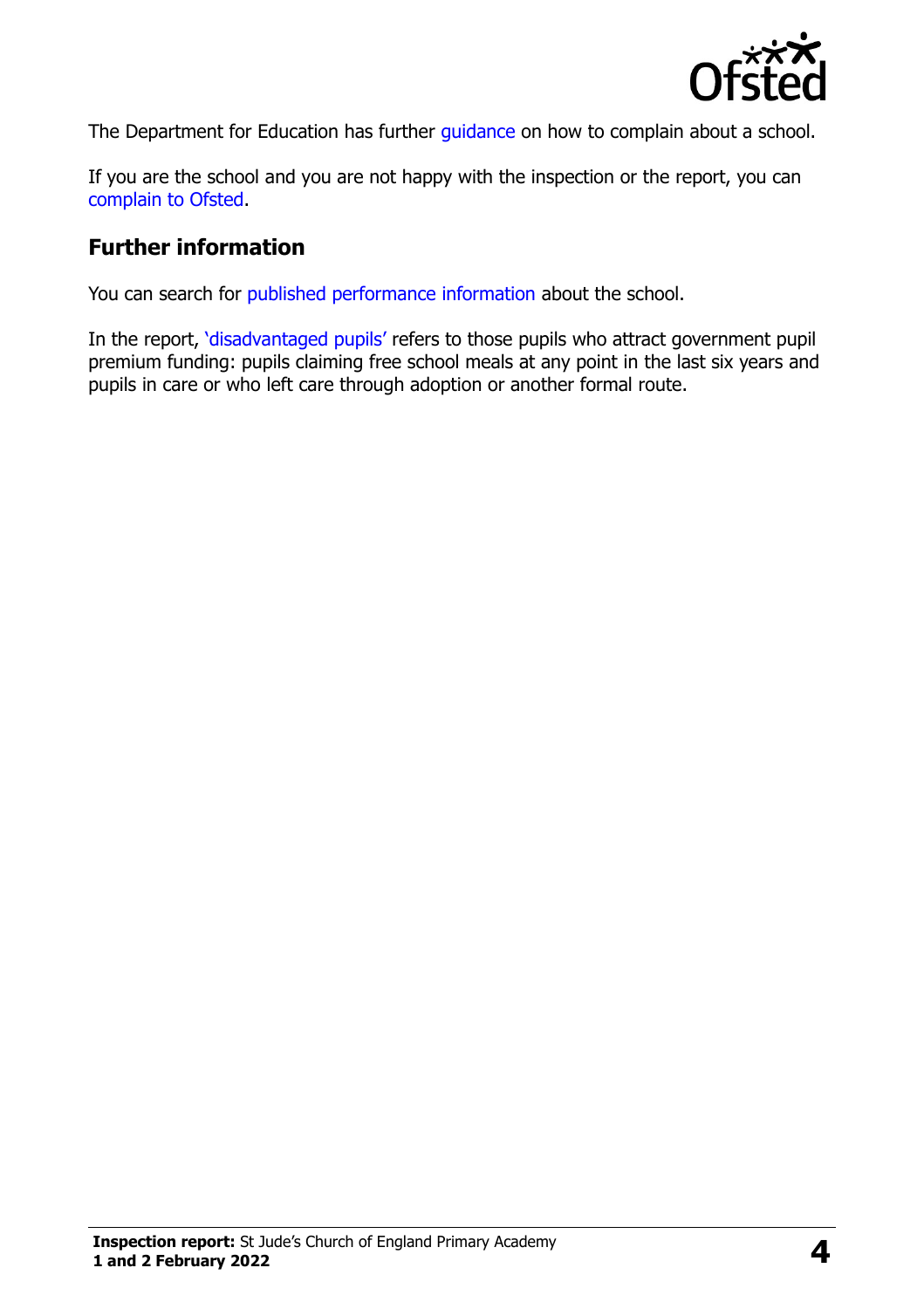

## **School details**

| Unique reference number             | 140355                                                               |
|-------------------------------------|----------------------------------------------------------------------|
| <b>Local authority</b>              | Wolverhampton                                                        |
| <b>Inspection number</b>            | 10211158                                                             |
| <b>Type of school</b>               | Primary                                                              |
| <b>School category</b>              | Academy sponsor-led                                                  |
| Age range of pupils                 | 2 to 11                                                              |
| <b>Gender of pupils</b>             | Mixed                                                                |
| Number of pupils on the school roll | 495                                                                  |
| <b>Appropriate authority</b>        | Board of trustees                                                    |
| <b>Chair</b>                        | Harinder Jandu                                                       |
| <b>Headteacher</b>                  | Denise Dalton (Executive Headteacher)                                |
| Website                             | www.stjudes.wolverhampton.sch.uk                                     |
| Date of previous inspection         | 10 and 11 January 2017, under section 5 of<br>the Education Act 2005 |

# **Information about this school**

- Since the previous inspection, there has been a new chair of the local academy committee.
- There have been changes in senior leadership and in the leadership of some subjects.
- The school is part of the St Chad's Academies Trust.
- The school is in a partnership with Trinity Church of England Primary Academy in Wolverhampton. The schools share the same executive headteacher. Leaders work together across both schools, but have responsibility for their own subjects in their own school. Both schools are part of the trust.
- The school received its most recent section 48 inspection on 30 March 2017. Section 48 inspections were suspended due to the COVID-19 pandemic. They restarted in September 2021. The next inspection will be within eight years of the previous section 48 inspection.
- The school does not use alternative provision.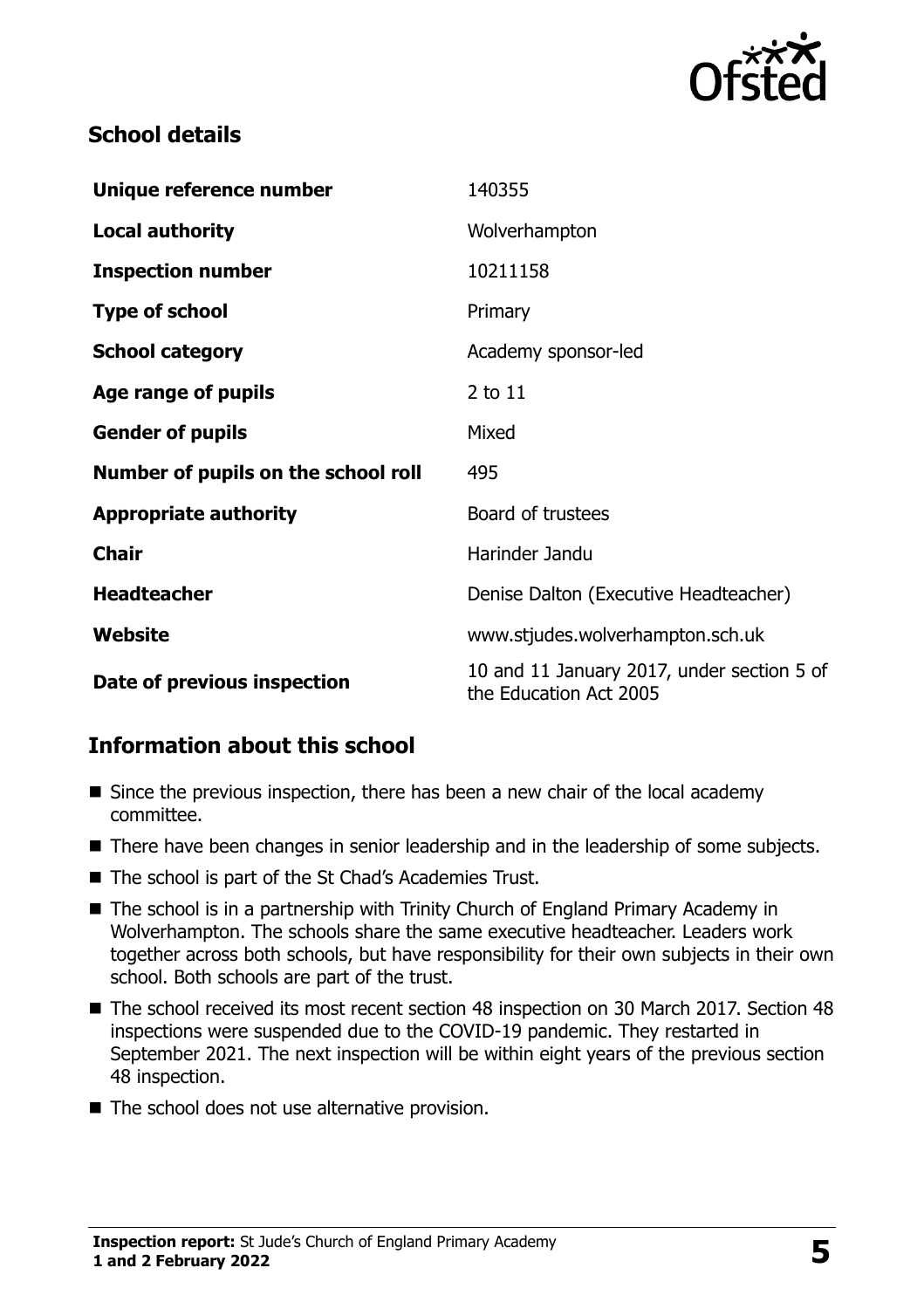

# **Information about this inspection**

This was the first routine inspection the school had received since the COVID-19 pandemic began. The inspector discussed the impact of the pandemic with leaders, and has taken that into account in his evaluation of the school.

- The inspector met with the headteacher, the head of school and a number of other school leaders.
- There was a meeting with the chief executive officer of the multi-academy trust, the chair of the local academy committee and the trust diocesan adviser.
- Deep dives in reading, mathematics and geography were carried out. Each deep dive included discussions about the curriculum with subject leaders, visits to lessons and scrutiny of pupils' work. The inspector also met with pupils to discuss their learning in these subjects and listened to pupils read.
- The inspector considered a range of documents provided by the school.
- The inspector reviewed safeguarding records, including the checks made on staff prior to appointment. Training logs were also reviewed.
- The inspector reviewed the responses to Ofsted's Parent View survey, including the free-text responses.
- The inspector reviewed the responses to Ofsted's staff questionnaire and spoke to staff throughout the inspection.
- The inspector spoke to pupils informally throughout the inspection in lessons and out on the playground at break- and lunchtime.

#### **Inspection team**

Mark Cadwallader, lead inspector **Ofsted Inspector**